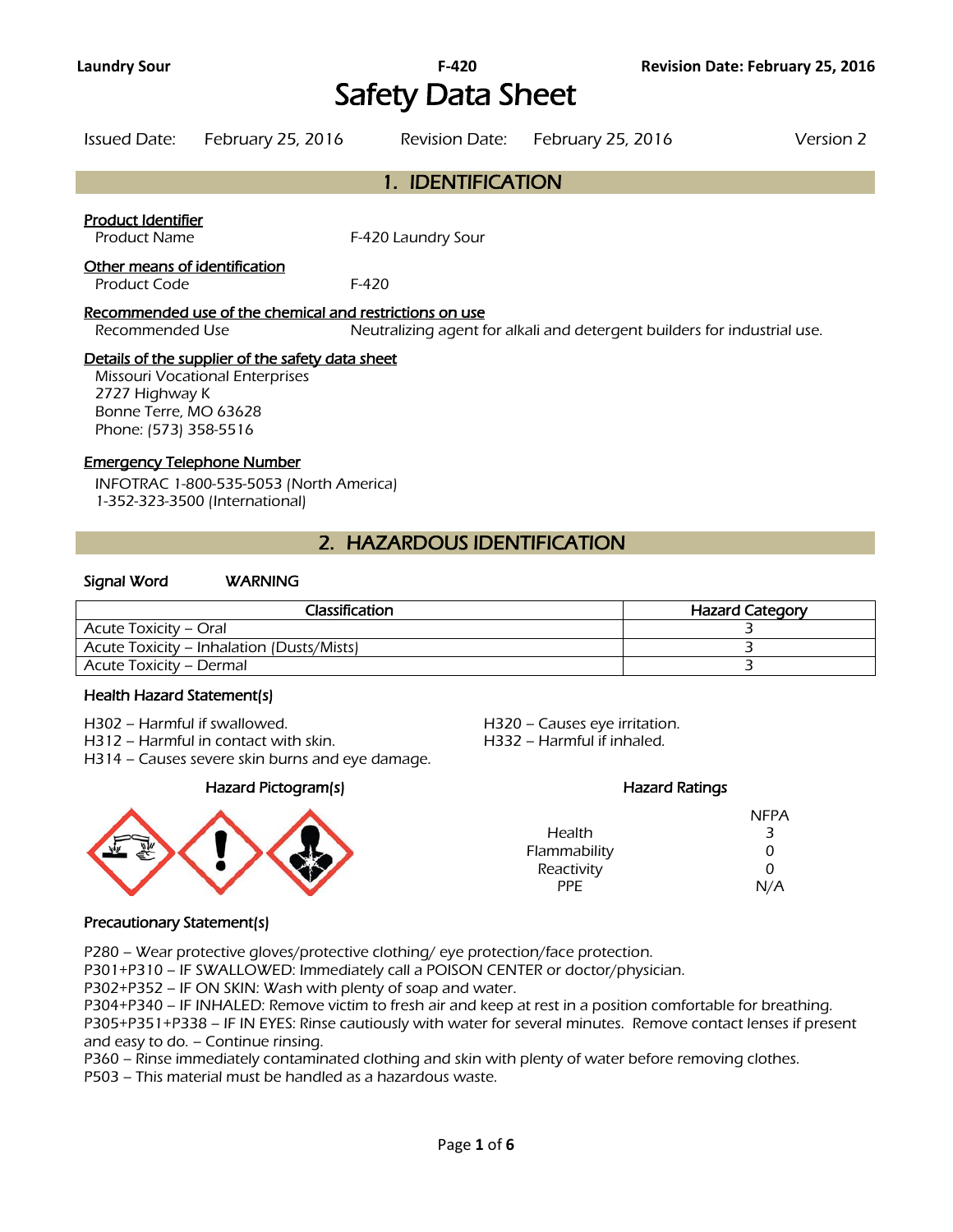| Skin Contact      | May cause skin burns.             |
|-------------------|-----------------------------------|
| Eye Contact       | May cause eye damage.             |
| <b>Inhalation</b> | May cause respiratory irritation. |
| Ingestion         | May be toxic if swallowed.        |

### 3. COMPOSITION/INFORMATION ON INGREDIENT

| <b>Chemical Name/Pure:</b><br>Substance <sup>.</sup> | CAC 4<br>″ د ص | Weight-% |
|------------------------------------------------------|----------------|----------|
| Sulfamic<br>Acid                                     | ∟-14           | 100      |
|                                                      |                |          |

\*\*If Chemical Name/CAS No is "proprietary" and/or Weight-% is listed as a range, the specific chemical identity and/or percentage of composition has been withheld as a trade secret.

### 4. FIRST-AID MEASURES

| <b>General Advice</b>               | First aid responders should pay attention to self-protection and use the recommended<br>protective clothing (chemical resistant gloves, splash protection). If potential for exposure<br>exists, refer to Section 8 for specific personal protective equipment.                                                                                                                                                                                                                                                                                                                                                                                                                                                                                                                                                                                                                                                                                                       |
|-------------------------------------|-----------------------------------------------------------------------------------------------------------------------------------------------------------------------------------------------------------------------------------------------------------------------------------------------------------------------------------------------------------------------------------------------------------------------------------------------------------------------------------------------------------------------------------------------------------------------------------------------------------------------------------------------------------------------------------------------------------------------------------------------------------------------------------------------------------------------------------------------------------------------------------------------------------------------------------------------------------------------|
| <b>Eye Contact</b>                  | If this product enters the eyes, open eyes while under gently running water. Use sufficient<br>force to open eyelids. "Roll" eyes to expose more surface. Minimum flushing is for 15<br>minutes. Seek immediate medical attention.                                                                                                                                                                                                                                                                                                                                                                                                                                                                                                                                                                                                                                                                                                                                    |
| <b>Skin Contact</b>                 | If the product contaminates the skin, immediately begin decontamination with running<br>water. Minimum flushing is for 15 minutes. Remove contaminated clothing, taking care<br>not to contaminate eyes. If skin becomes irritated and irritation persists, medical attention<br>may be necessary. Wash contaminated clothing before reuse, discard contaminated shoes.                                                                                                                                                                                                                                                                                                                                                                                                                                                                                                                                                                                               |
| Inhalation                          | After high vapor exposure, remove to fresh air. If it is suspected that fumes are still present,<br>the rescuer should wear an appropriate mask or self-contained breathing apparatus. Keep<br>person warm and at rest. If breathing is difficult, give oxygen. If breathing has stopped,<br>trained personnel should immediately begin artificial respiration. It may be dangerous to<br>the person providing aid to give mouth-to-mouth resuscitation. If unconscious, place in<br>recovery position and get medical attention immediately. Maintain an open airway.<br>Loosen tight clothing such as a collar, tie, belt or waistband. If the heart has stopped,<br>trained personnel should immediately begin cardiopulmonary resuscitation (CPR). Seek<br>immediate medical attention. In case of inhalation of decomposition products in a fire,<br>symptoms may be delayed. The exposed person may need to be kept under medical<br>surveillance for 48 hours. |
| Ingestion                           | If swallowed, CALL PHYSICIAN OR POISON CONTROL CENTER FOR MOST CURRENT<br>INFORMATION. If professional advice is not available, give two glasses of water to drink.<br>DO NOT INDUCE VOMITTING. Never induce vomiting or give liquids to someone who is<br>unconscious, having convulsions, or unable to swallow. Seek immediate medical attention.                                                                                                                                                                                                                                                                                                                                                                                                                                                                                                                                                                                                                   |
| Most important symptoms and effects |                                                                                                                                                                                                                                                                                                                                                                                                                                                                                                                                                                                                                                                                                                                                                                                                                                                                                                                                                                       |
| Symptoms                            | Significant pain in the burn region.                                                                                                                                                                                                                                                                                                                                                                                                                                                                                                                                                                                                                                                                                                                                                                                                                                                                                                                                  |
|                                     |                                                                                                                                                                                                                                                                                                                                                                                                                                                                                                                                                                                                                                                                                                                                                                                                                                                                                                                                                                       |

Medical attention A supervision of the acid-basic balance and the calcium rate in the serum of the blood is necessary.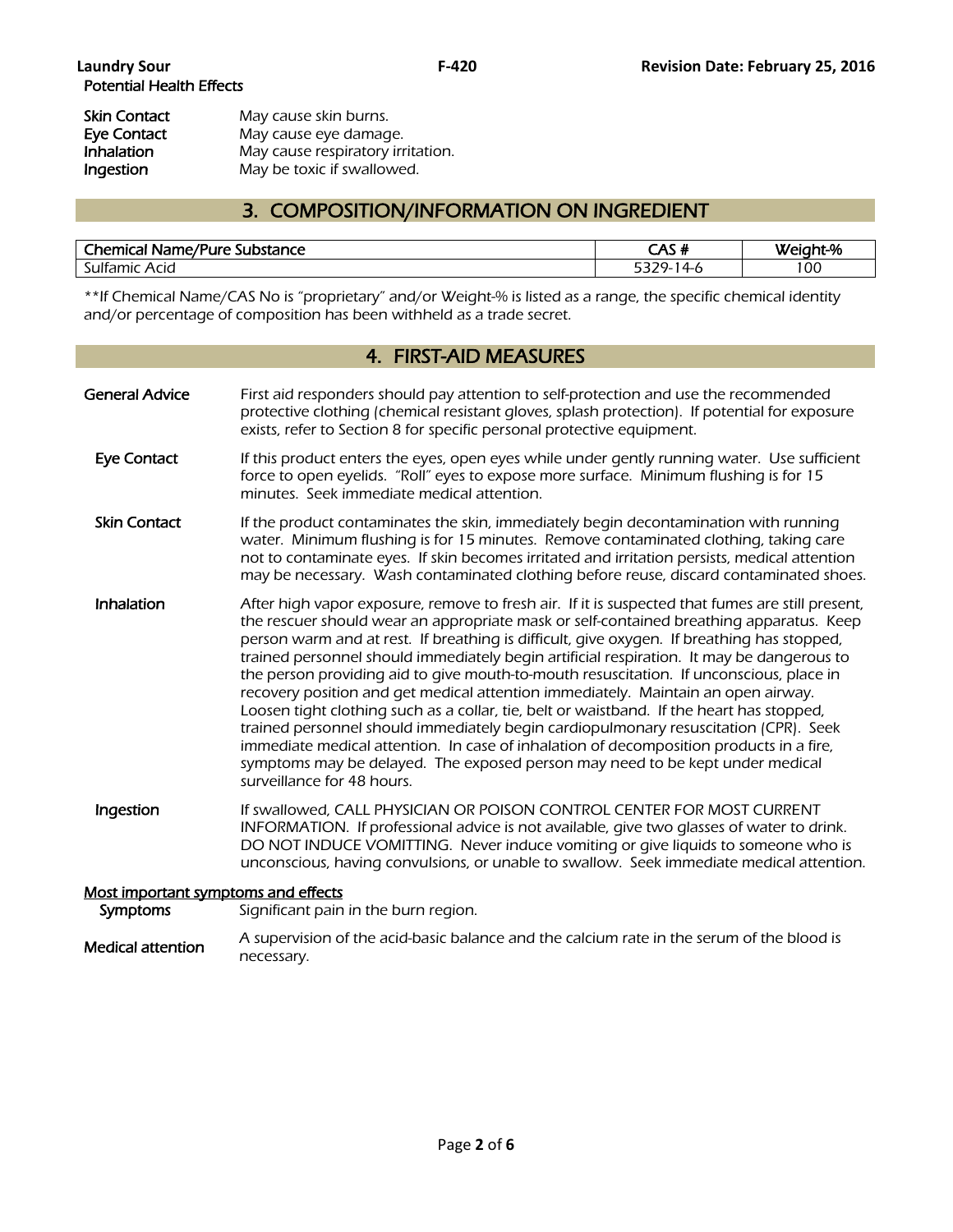5. FIRE-FIGHTING MEASURES

#### Extinguishing Media

| Suitable Extinguishing Media:   | Dry chemical, foam, carbon dioxide, or water fog. |
|---------------------------------|---------------------------------------------------|
| Unsuitable Extinguishing Media: | Not available.                                    |

#### Specific Hazards Arising from the Chemical

|                  | Reacts with most metals producing hydrogen which is extremely flammable |
|------------------|-------------------------------------------------------------------------|
| Explosion hazard | and may explode. Applying to hot surfaces requires special precautions. |
|                  | Closed containers may explode if exposed to extreme heat.               |
|                  |                                                                         |

#### Protective equipment and precautions for firefighters

As in any fire, wear self-contained breathing apparatus pressure-demand, MSHA/NIOSH (approved or equivalent) operated in positive pressure mode and full protective gear. Water spray may be ineffective on fire but can protect fire-fighters and cool closed containers. Use fog nozzles if water is used. Do not enter confined fire-space without full bunker gear.

#### 6. ACCIDENTAL RELEASE MEASURES

#### Personal precautions, protective equipment and emergency procedures

| Personal precautions                              | Keep public away from danger area. Proper personal protective<br>equipment should be worn.                                                                                                                                                                                                                                                                                     |  |  |  |
|---------------------------------------------------|--------------------------------------------------------------------------------------------------------------------------------------------------------------------------------------------------------------------------------------------------------------------------------------------------------------------------------------------------------------------------------|--|--|--|
| <b>Environmental precautions</b>                  | Prevent entry to sewers, soils, and natural waters. Notify authorities if<br>product enters sewers or public waters.                                                                                                                                                                                                                                                           |  |  |  |
| Methods and material for containment and clean up |                                                                                                                                                                                                                                                                                                                                                                                |  |  |  |
| <b>Methods for Containment</b>                    | Prevent further leakage or spillage if safe to do so. Construct temporary<br>dikes of dirt, sand, or any appropriate readily available material to prevent<br>spreading of the material.                                                                                                                                                                                       |  |  |  |
| Methods for Clean up                              | Neutralize spilled material with sodium carbonate solution then absorb<br>with non-combustible material such as sand, soil, or vermiculite. Shovel up<br>and place all spill residues in suitable containers. Dispose of at an<br>appropriate waste disposal facility according to current applicable laws and<br>requlations and product characteristics at time of disposal. |  |  |  |

### 7. HANDLING AND STORAGE

#### Precautions for safe handling

Do not breathe dust. Always wash your hands immediately after handling this product, and once again before leaving the workplace. Remove contaminated clothing and shoes. Wash clothing before re-using. Packaging, even those that have been emptied, will retain product residue. Always obey safety warnings and handle empty packaging as if they were full. Avoid all contact with this substance. Do not eat, drink, or smoke when using this product.

#### Conditions for safe storage, including any incompatibilities

Storage Conditions Store in a dry, cool, well-ventilated area. Keep away from food, drink, and animal feeding stuffs. Keep container tightly closed and upright when not in use to prevent leakage.

Incompatible Materials Reacts with most metals producing hydrogen which is extremely flammable and may explode. Keep away from strong bases.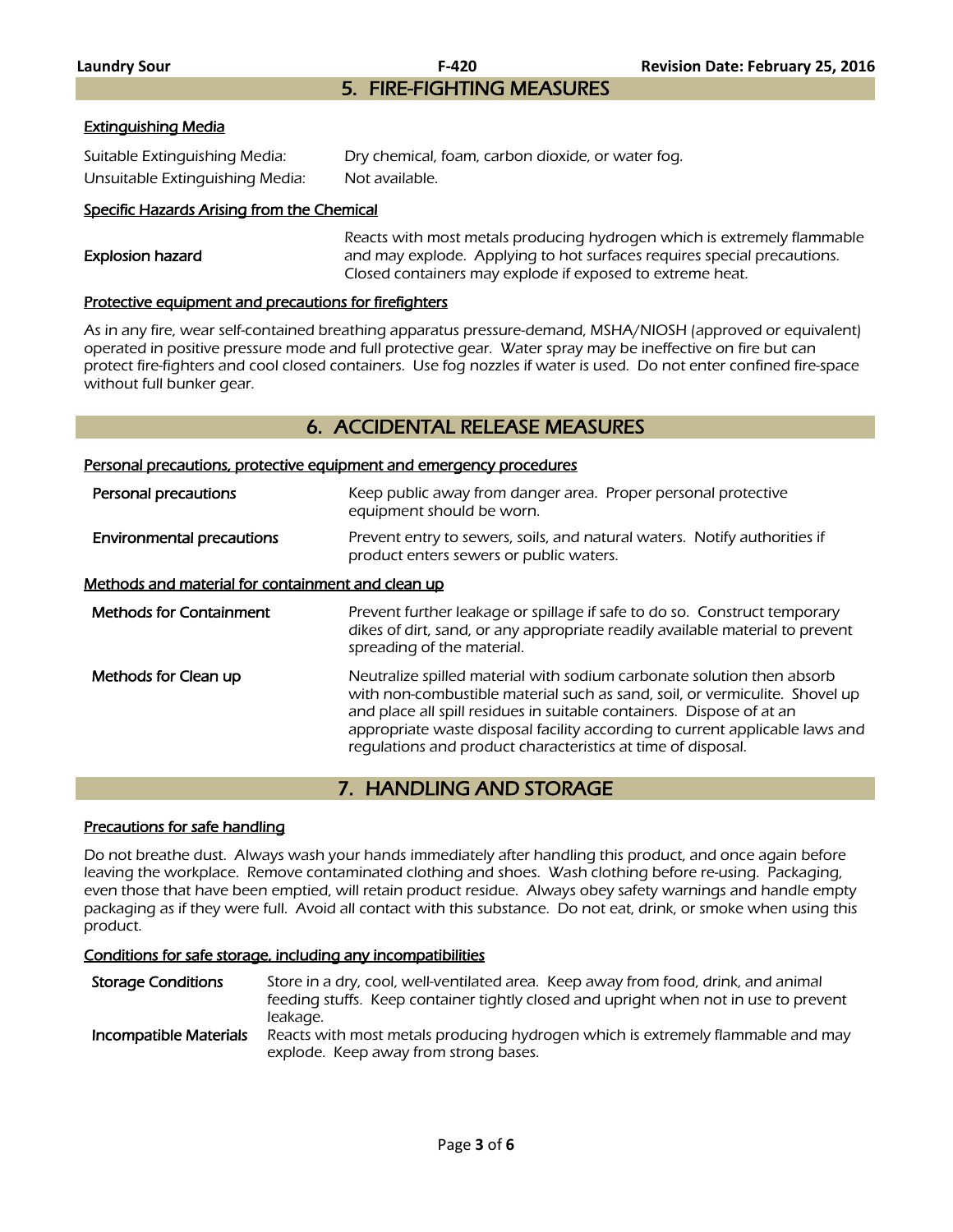8. EXPOSURE CONTROLS/PERSONAL PROTECTION

| :hemical<br>Name                   | GІН<br>$\overline{\phantom{a}}$<br>-- | PEL<br>റലേ∆     | ם וחו<br><b>NIOSH</b> |
|------------------------------------|---------------------------------------|-----------------|-----------------------|
| 70_<br>: 4-6<br>Sultamic<br>: Acid | None Known                            | None<br>· Known | N/A                   |
|                                    |                                       |                 |                       |

Appropriate engineering controls

| Monitor the atmosphere at regular intervals. Emergency eye wash fountains<br>and safety showers should be available in the immediate vicinity of any<br>potential exposure. Local exhaust and general ventilation must be adequate<br>to meet exposure standards. |  |  |  |  |
|-------------------------------------------------------------------------------------------------------------------------------------------------------------------------------------------------------------------------------------------------------------------|--|--|--|--|
| Individual protection measures, such as personal protective equipment                                                                                                                                                                                             |  |  |  |  |
| Wear approved safety glasses with side shields or splash goggles.                                                                                                                                                                                                 |  |  |  |  |
| Wear appropriate protective clothing and chemical resistant gloves.                                                                                                                                                                                               |  |  |  |  |
| Ensure adequate ventilation, especially in confined areas. Approved dust<br>respirator should be used if airborne particles are generated when handling<br>this material.                                                                                         |  |  |  |  |
| Do not eat, drink, or smoke when using this product. Wash contaminated<br>clothing before reuse. Handle in accordance with good industrial hygiene<br>and safety practice. Avoid release to the environment.                                                      |  |  |  |  |
|                                                                                                                                                                                                                                                                   |  |  |  |  |

## 9. PHYSICAL AND CHEMICAL PROPERTIES

#### **Appearance**

| <b>Physical State</b><br>Color                                                                                                                                                                                                                                                                                                                                                                                                                                                                                                                                  | Solid<br>Opaque, White                                                                                                                                                                                                                                                                                | Odor<br><b>Odor Threshold</b> | <b>Odorless</b><br>Not Determined |
|-----------------------------------------------------------------------------------------------------------------------------------------------------------------------------------------------------------------------------------------------------------------------------------------------------------------------------------------------------------------------------------------------------------------------------------------------------------------------------------------------------------------------------------------------------------------|-------------------------------------------------------------------------------------------------------------------------------------------------------------------------------------------------------------------------------------------------------------------------------------------------------|-------------------------------|-----------------------------------|
| <b>Property</b>                                                                                                                                                                                                                                                                                                                                                                                                                                                                                                                                                 | <b>Values</b>                                                                                                                                                                                                                                                                                         | <b>Remarks - Method</b>       |                                   |
| рH<br><b>Melting Point/Freezing Point</b><br><b>Boiling Point/Boiling Range</b><br><b>Flash Point</b><br><b>Evaporation Rate</b><br>Flammability (Solid, Gas)<br><b>Upper Flammability Limits</b><br><b>Lower Flammability Limits</b><br><b>Vapor Pressure</b><br>Vapor Density<br><b>Specific Gravity</b><br><b>Water Solubility</b><br>Solubility in other solvents<br><b>Partition Coefficient</b><br><b>Auto-ignition Temperature</b><br><b>Decomposition Temperature</b><br><b>Viscosity</b><br><b>Explosive Properties</b><br><b>Oxidizing Properties</b> | 1.1<br>205 °C/ 408 °F<br>Decomposes @ 209 °C/ 408 °F<br>Not flammable<br>Not available<br>Not flammable<br>9.3<br>9.3<br>0.0<br>Not available<br>2.13<br>14.7 @ 0 °C/ 32 °F<br>Not available<br>Not available<br>Not flammable<br>209 °C/ 408 °F<br>Not applicable<br>Not applicable<br>Not available |                               | 1% solution @ 20 $^{\circ}$ C     |
|                                                                                                                                                                                                                                                                                                                                                                                                                                                                                                                                                                 |                                                                                                                                                                                                                                                                                                       |                               |                                   |

| Reactivity                | Not reactive under normal conditions.                                                                       |
|---------------------------|-------------------------------------------------------------------------------------------------------------|
| <b>Chemical Stability</b> | Stable under recommended storage conditions.                                                                |
| Conditions to Avoid       | Isolate from alkalis. Avoid dispersion of sulfamic acid particulates into the air<br>and contact with heat. |

10. STABILITY AND REACTIVITY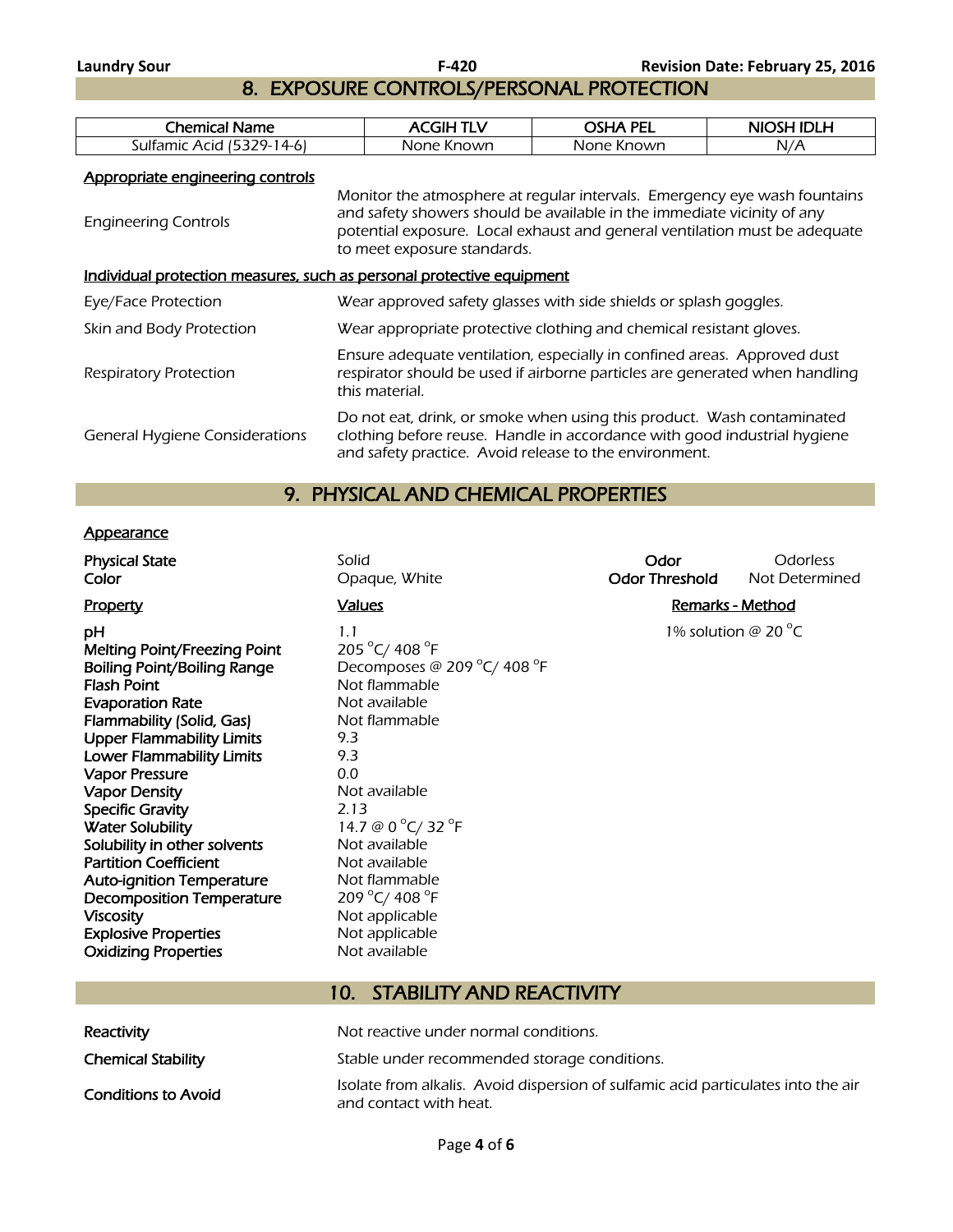**Laundry Sour F-420 Revision Date: February 25, 2016** 

Incompatible materials Bases, amines, chlorine, fuming nitric acid, cyanides, sulfides, nitrites, nitrates, nitrates, carbonates, metal oxides, strong oxidizing agents, and strong bases.

Nitrogen oxides, carbon oxides, sulfur oxides, and ammonia gas.

# Hazardous Decomposition

Hazardous Polymerization Will not occur.

### 11. TOXICOLOGICAL INFORMATION

| Component                    | Oral LD50                                                         | <b>Inhalation LC50</b> | Dermal LD50                                                       |
|------------------------------|-------------------------------------------------------------------|------------------------|-------------------------------------------------------------------|
| Sulfamic Acid<br>(5329-14-6) | 3160 mg/kg (Rat)<br>1312 mg/kg (Mouse)<br>1050 mg/kg (Guinea Pig) | N/A                    | 500 mg/24 hours (adult): Rabbit skin<br>20 mg (adult): Rabbit eye |

#### Information on likely routes of exposure

| Eye contact<br>Skin contact                                                         | Severe burns to eyes, redness, tearing, and blurred vision.<br>Severe burns to skin, defatting, and dermatitis.                                                                                                                                                                     |
|-------------------------------------------------------------------------------------|-------------------------------------------------------------------------------------------------------------------------------------------------------------------------------------------------------------------------------------------------------------------------------------|
| Ingestion                                                                           | Harmful or fatal if swallowed. Ingestion can result in severe gastric distress<br>with possible circulatory collapse, kidney failure, and liver and heart damage.                                                                                                                   |
| Inhalation                                                                          | Vapor harmful. Respiratory irritant, nose irritation, sore throat, coughing,<br>and chest tightness and possibly, ulceration and perforation of the nasal<br>sapum. High levels of exposure could cause pulmonary edema (buildup of<br>fluid in lungs) which could result in death. |
| Symptoms related to the physical,<br>chemical, and toxicological<br>characteristics | Not available.                                                                                                                                                                                                                                                                      |
| Carcinogenicity<br>Reproductive toxicity<br><b>Toxicological information</b>        | Not reported to be cancer causing in humans.<br>Not reported to cause reproductive effects in humans.<br>Toxic if swallowed, in contact with skin, or if inhaled.                                                                                                                   |

## 12. ECOLOGICAL INFORMATION

#### **Ecotoxicity**

| Component                                | <b>LC50 Fathead Minnow</b>   | EC50 Daphnia                                                               | ErC50 Algae                                                                   |
|------------------------------------------|------------------------------|----------------------------------------------------------------------------|-------------------------------------------------------------------------------|
| Sulfamic Acid                            | 58.8-84 mg/L (96 hours,      | N/A                                                                        | N/A                                                                           |
| (5329-14-6)                              | fresh water, $22^{\circ}$ C) |                                                                            |                                                                               |
| Persistence and degradability            | Completely Biodegradable.    |                                                                            |                                                                               |
| Bioaccumulative potential                | Not determined.              |                                                                            |                                                                               |
| Other adverse effects                    |                              | None known based on information provided.                                  |                                                                               |
|                                          |                              | <b>13. DISPOSAL CONSIDERATIONS</b>                                         |                                                                               |
| <b>Disposal Instructions</b>             | regulations.                 | Dispose of this material and its container at hazardous or special waste   | collection point. Dispose in a safe manner in accordance with local/ national |
| <b>Hazardous Waste Code</b>              | company.                     | This should be assigned between the producer, user, and the waste disposal |                                                                               |
| Waste from residues / unused<br>products |                              | This material should be disposed of to an approved waste disposal site.    |                                                                               |
| <b>Contaminated Packaging</b>            | disposal.                    | Empty packaging can have residues or dusts and are subject to proper waste |                                                                               |